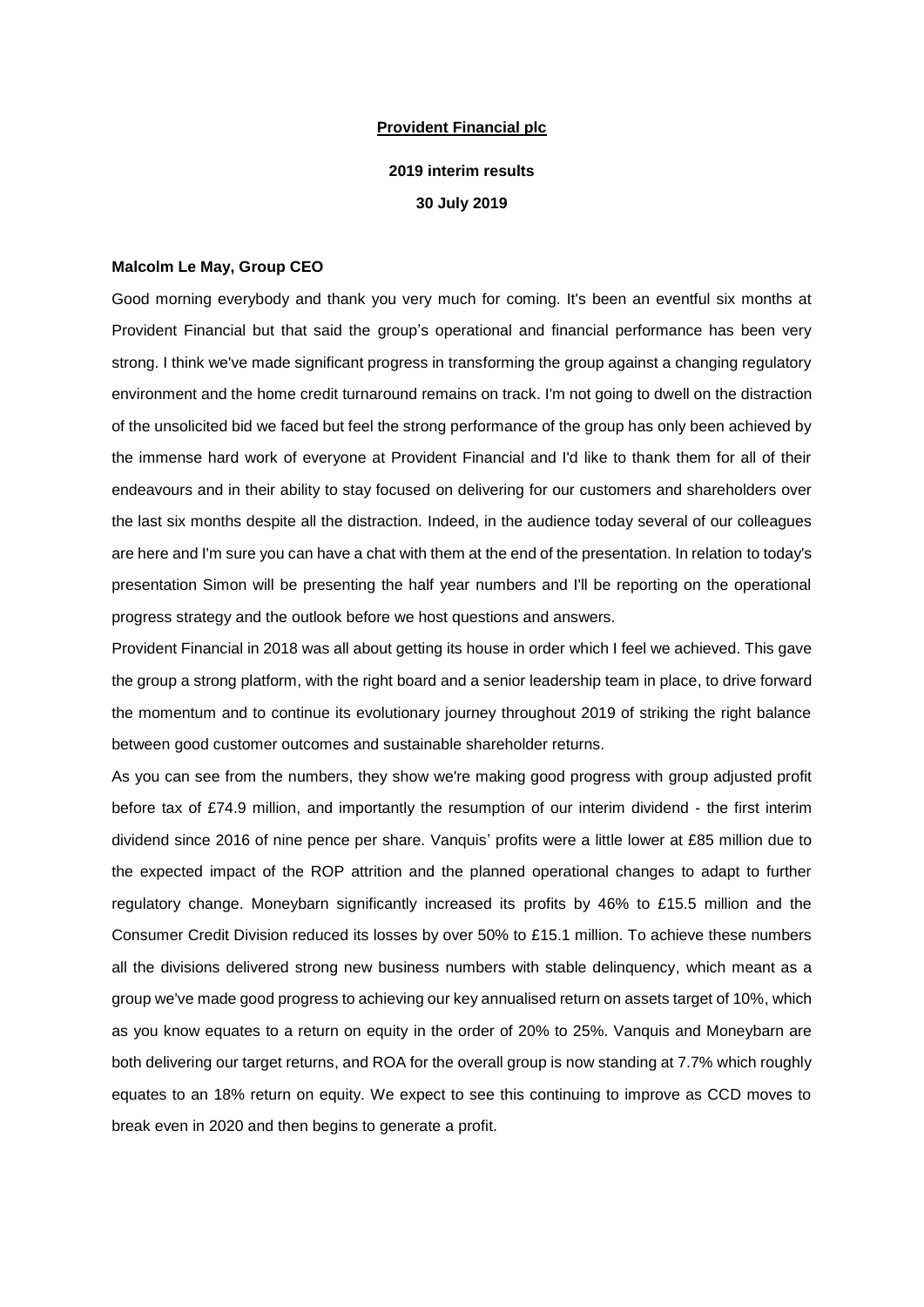The group, since I became CEO, has also sought to drive down costs and is committed to further reducing the cost to income ratio from 43% to 38% over the next three years. In fact, we've already achieved a run rate annual saving of £90 million per annum, predominantly from CCD where we've taken out a little over a thousand in headcount. As flagged in our quarter one trading statement, we've now successfully refinanced our revolving credit facility at a planned level of £235 million which reflects the lower refunding requirement due to our smaller home credit business, and importantly the fact that Vanquis Bank, which is obviously the fulcrum of the group, is ring-fenced and now fully funded by retail deposits. The board, therefore reflecting on the good operational and financial performance of the group and the confidence it has in the ongoing recovery, as well as our robust capital position, has recommended a re-instated interim dividend, as I said, of nine pence per share as we move towards a coverage ratio of at least 1.4 times as the home credit business recovers and moves into profitability. As I said this is the first interim dividend since 2016, and obviously builds on the final dividend we paid last year of 10p per share earlier this year.

As you can see from the slide, over the last couple of years the regulatory change in the sub and nearprime space has been substantial. In this period, we strive to get ahead of it, or to ensure that our divisions are well prepared for the impacts on our business model and customers going forward. So, Vanquis Bank has adapted its business model to the FCA's enhanced affordability guidance and persistent debt measures by making changes in its interest and fee structure by raising monthly minimum payments and introducing recommended payments. It's begun reducing APRs for customers where appropriate, implementing revised affordability for new customers and credit line increases for existing customers. New customer origination is skewed towards lower price point mix and we have ceased, for new customers, the 69.9% APR. And it's putting in place solutions for customers who reach persistent debt at 36 months in 2020. This has been done against the backdrop of delivering a large customer refund programme, which as you know was successfully completed in March this year. The outcome of all this change is that customer numbers are up though profit is slightly down, primarily as I said driven by the expected reduction in ROP. We believe we're adapting the bank's business model well to the new regulatory environment and we are already achieving our target return of 10%, and the bank, as a result of this, the bank's model is much more sustainable and resilient.

Turning to Moneybarn, the FCA review into motor finance is expected to be completed at the end of September, and an update was already published as you know in March. We've been helping the FCA with this review, and as we do to pay variable commission, we believe we're well positioned when the FCA publish their final recommendations. Just a brief word on the investigation into Moneybarn. It is close to being concluded in the near future and all within the previously announced provisions that you know about.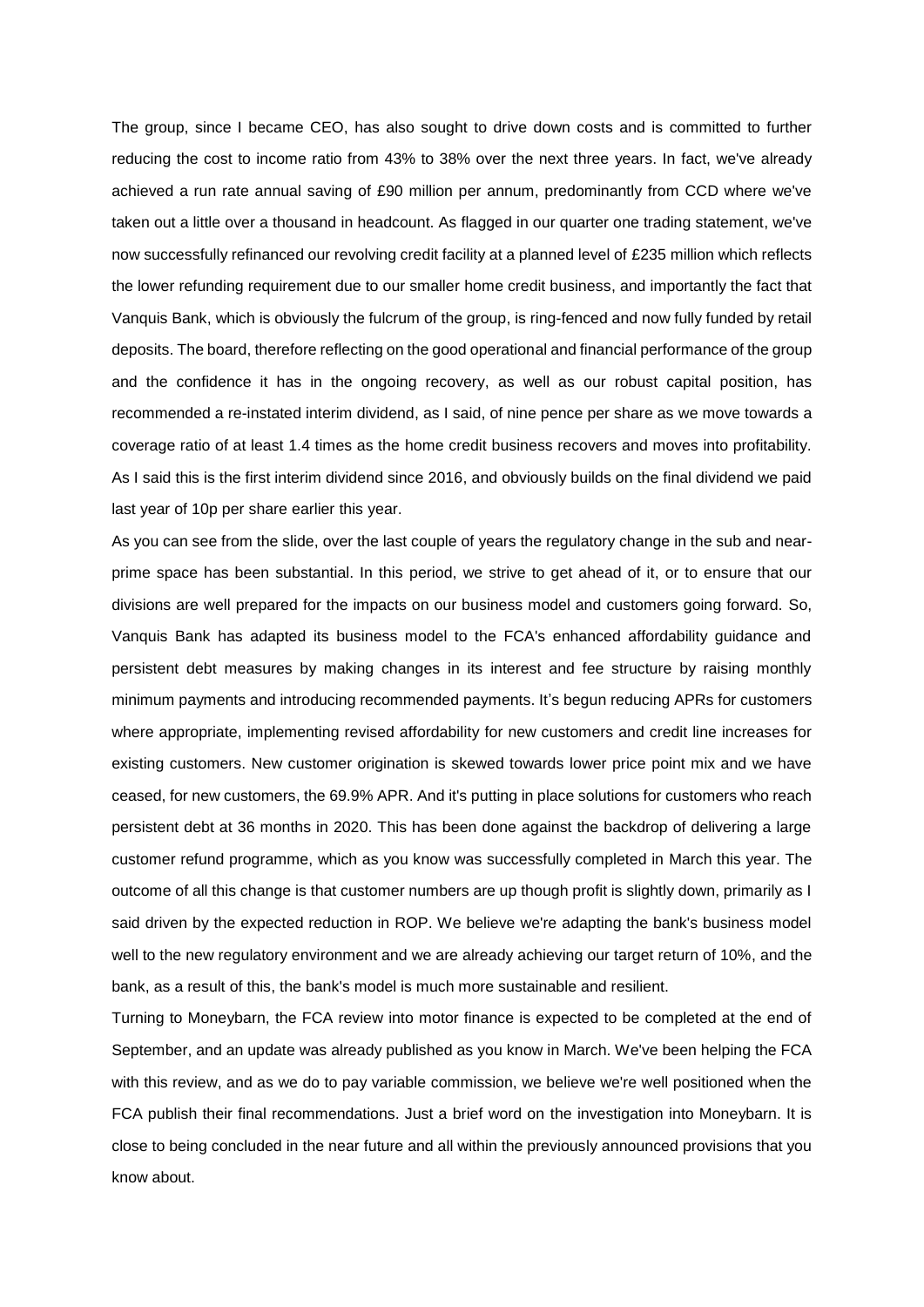The changes home credit implemented post-2017 meant it was well placed for the introduction for the new FCA's high-cost short-term credit review recommendations, and indeed their enhanced affordability guidance measures. The introduction of voice recording means that the home credit division can evidence compliance to these new rules, and new customer numbers are up since the guidance came into effect in the first quarter of this year. The new rules mean that customers must specifically ask for a new loan and must be shown the cost of a concurrent loan versus a refinancing. This change has so far meant customers are borrowing slightly lower numbers in loan sizes. Voice recording is also an important enabler in the trial for our new Provident Direct product which is now well underway. Provident Direct is a hybrid home credit product which combines face-to-face origination with digital collections via the use of continuous payment authority, and we believe that Provident Direct will prove to be an attractive proposition for both new and existing customers. The testing of our enhanced performance management in home credit is going well, having been initially piloted earlier this year in a small area, and then rolled out towards the end of the first half in a region. It's now being rolled out nationally and what we're seeing, from this trial, is performance improving in the areas where it's being rolled out. This initial outcome is clearly promising and is good for both customers and home credit alike. Satsuma has had a very good six months. It's delivered good growth, and its produced a break-even result in the first half of the year. So the outcome of all these model changes in CCD is that losses are down around 50% from half one last year. Seasonality, as you know, plays a part in home credit, and we expect the division to perform better in the second half of this year. Clearly a division making a loss is not a good thing, but we've got a clear plan to return it to profitability while at the same time executing against the changing regulatory backdrop.

In the first half of the year the group has continued to attract talented people and we've strengthened our Governance and Senior Management team. Graham Lindsey and Robert East have both joined the main Group board. Robert also has become Chairman of Vanquis Bank. Neil Chandler, who you'll chat to later, in this period became Managing Director of the Bank and we recruited a new General Counsel and Company Secretary, and actually we've combined the group function with the Bank function to bring the group closer together and start knitting out some efficiencies.

In our results in March this year you'll have heard me talk about the work we've also been doing on culture and purpose, what we do for our customers and indeed why we exist. The FCA, and we, believe that a strong culture and purpose helps companies deliver the right outcomes for our customers. Since then we've rolled out the new culture to all of our colleagues in Vanquis and Moneybarn. The CCD roll out will be completed by the end of August. We call this our blueprint. It's a significant piece of work which has resonated really well with our colleagues throughout all of the divisions, and which I believe will help us to deliver a competitive advantage and the right outcomes for our customers.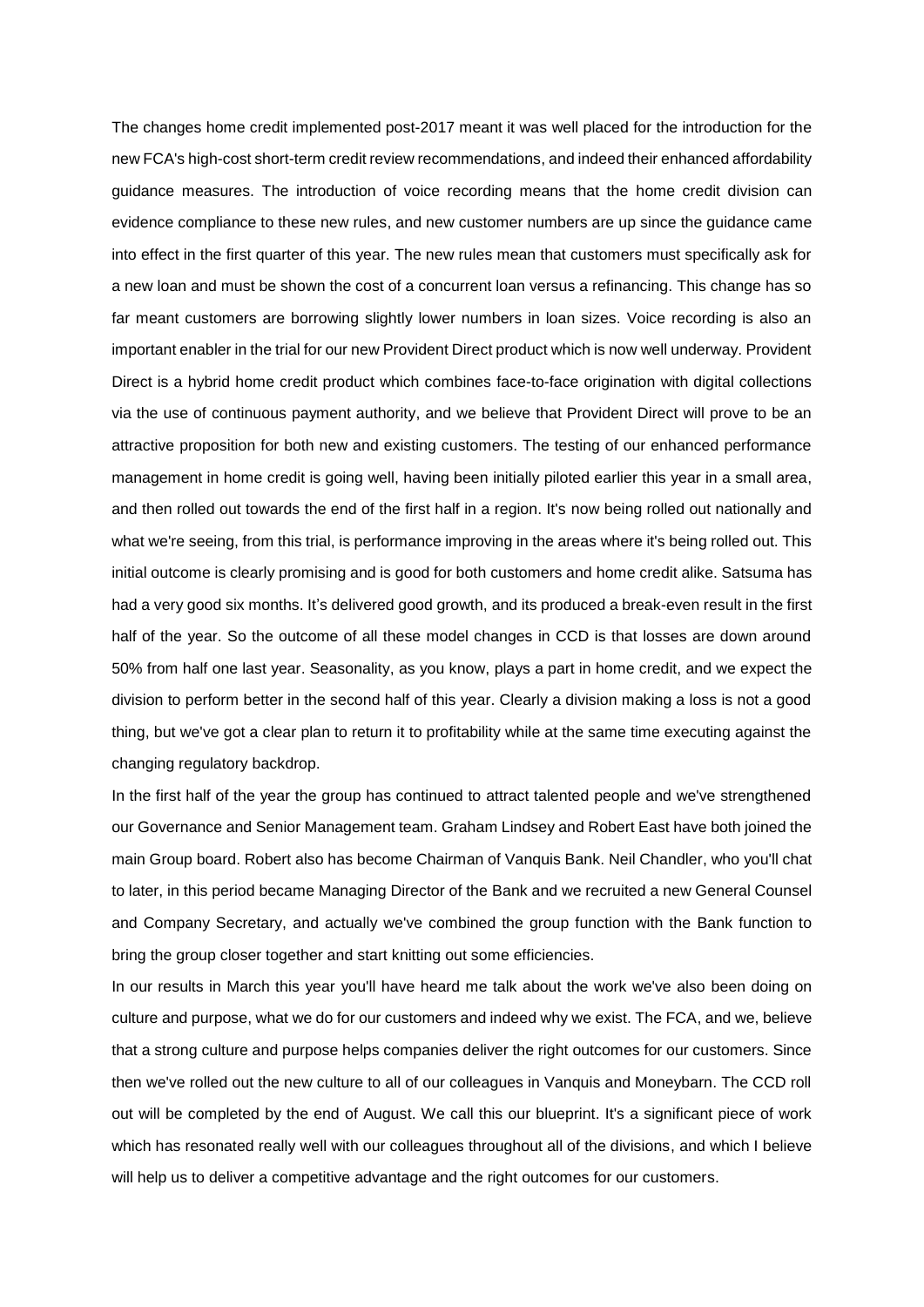Well, thank you for listening while I've outlined the financial and operational highlights, our achievements and the operational momentum accomplished over the last six months. I'll now hand over to Simon, and he'll run you through the half year numbers in more details. I'll then come back and wrap up on strategy, and then we can have some questions and answers. Thanks. Simon.

#### **Simon Thomas, Group CFO**

Thank you Malcolm, and good morning everybody.

The group has reported an adjusted profit before tax of £74.9 million in the first half, in line with last year and in line with our internal plans. As expected, Vanquis Bank's profits have reduced due to the lower ROP income, CCD has reduced its losses and Moneybarn continues to show strong profits growth.

Central costs have increased by a modest £0.8million in the first half, mainly due to unallocated interest costs taken centrally. Despite the additional interest costs, we'd expect to maintain full year central costs at a similar level to 2018 as we've previously communicated.

Exceptional costs in the first half comprised £23.6 million in defending NSF's unsolicited offer for the group and £10 million mainly in respect of the ongoing turnaround in home credit. As a result, our statutory profit before tax was up 8.8% to £37.6 million. If the bid defence costs are excluded, our reported profit before tax show growth of 76.9% to £61.2 million.

Adjusted earnings per share has reduced by 9.9%, reflecting the impact of the 105 million shares issued as part of the rights issue in April 2018 and the group's annualised return on assets was 7.7%, up from 5.3% last year mainly due to the reduced losses in CCD. Vanquis and Moneybarn are both delivering returns in excess of 10%.

As a result of the group's first half financial and operational performance, the Board has declared an interim dividend of nine pence per share. As previously communicated, the interim dividend will be paid in late September rather than late November, as was historically the case. Now turning to each of the businesses.

Vanquis, in line with our plans, delivered first half adjusted profits which reduced by 12.6% to £85 million. This reduction primarily reflects the continued moderation in revenue yield resulting from reduced ROP income and a shift in mix of business towards nearer prime. It is important to note that profits in 2018 were more weighted towards the first half of the year, as the second half of the year was adversely impacted by an increase in impairment, as a result of increased forbearance and the introduction of higher minimum payments, which both led to an increase in payment arrangements. We'd expect profits to be more evenly spread in 2019.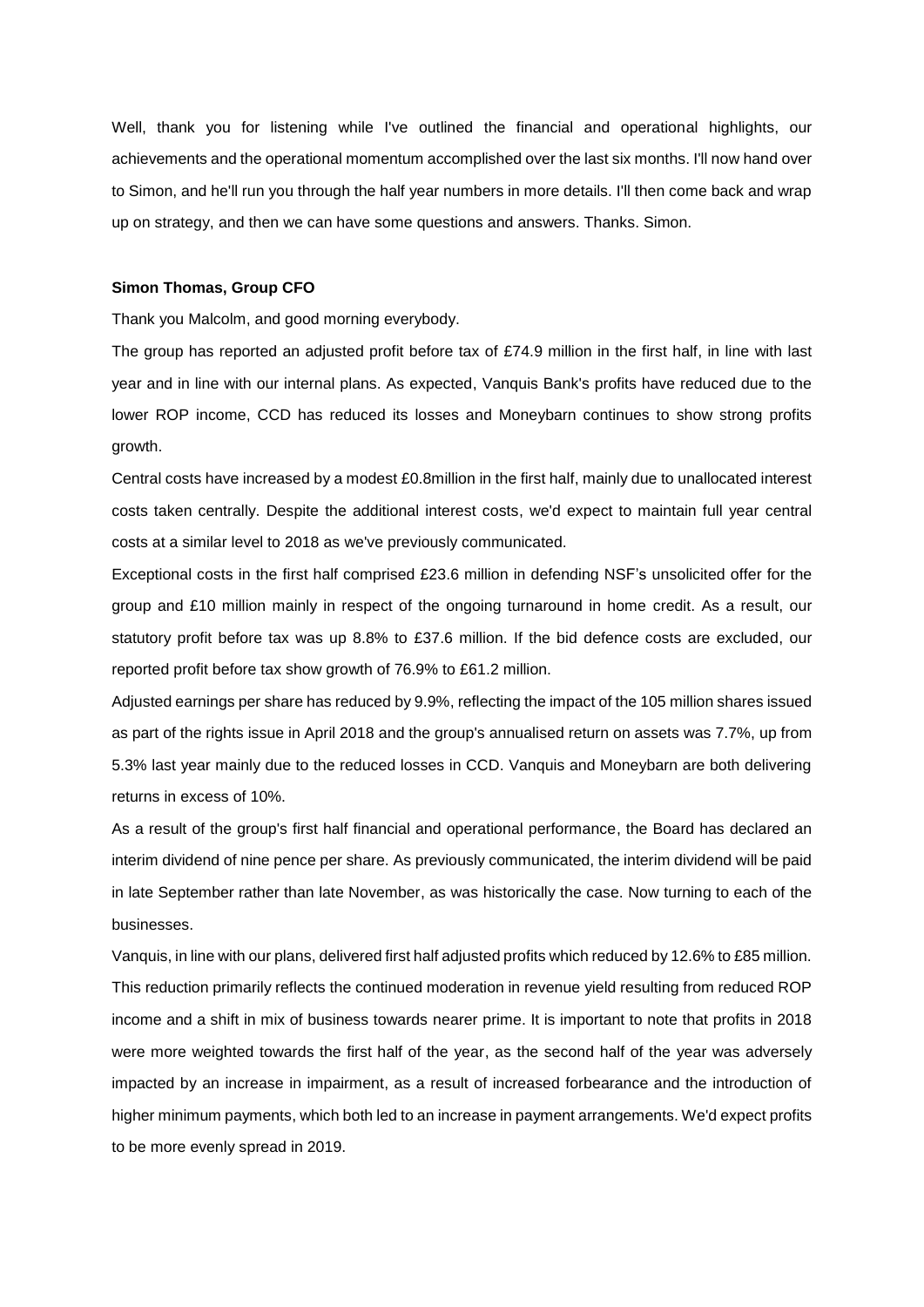The new underwriting engine introduced towards the end of 2018 has enabled Vanquis Bank to enhance the customer onboarding process. As a result, new customer bookings of 190,000 were 3,000 thousand higher than the first half of last year. This performance is particularly impressive given our tighter underwriting, the withdrawal of the 69.9% APR product and the implementation of revised affordability processes, which has reduced new booking volumes by approximately 25%.

Customer numbers ended the first half up 2.5% at 1.79 million. It's worth flagging that Vanquis Bank is planning to undertake a re-activation campaign on approximately 250,000 inactive customers in the second half of this year. Accounts which do not reactivate will be closed down to manage contingent risk, so you may see a modest drop in customer numbers in the second half. In line with our guidance at the 2018 year end results, receivables have shown modest growth of 0.4% in the first half. This reflects the impact of two changes in regulation, both of which Malcolm mentioned earlier. Firstly, in response to the FCA's definition of persistent debt within the Credit Card Market Study, Vanquis has increased its minimum payment due and introduced higher recommended payments. Approximately 15% of Vanquis customers currently meet the definition of being in persistent debt and the business is actively working with these customers in an attempt to remove them from this position in advance of March 2020. This date is the first 36 month checkpoint, after which, customers who still meet the definition of being in persistent debt may be suspended and placed into pay down if they can't increase their payments. Secondly, revised affordability processes introduced in November 2018, together with the impact of not extending credit to those customers meeting the definition of persistent debt, has resulted in a reduction in the level of further credit extended to existing customers under the credit line increase programme. Credit line increases in the first half were approximately 50% lower than in the first half of last year. We'd expect to see continued modest receivables growth in the second half of 2019.

Revenue has shown a year-on-year reduction of 11.2% in the first half, compared with a 3.1% reduction in average receivables. The revenue yield has fallen from 45% to 41.9% due to two main factors. Firstly, a further decline in the penetration of ROP within the customer base following the voluntary suspension of sales in April 2016. This has resulted in a year on year reduction in ROP income of approximately £10m. Secondly, there has been some further moderation in the interest yield from a group of smaller factors, including the continued increase in the mix of near prime customers, downwards re-pricing of higher APR accounts where the customer has improved their credit standing, and balance reductions applied to accounts as part of the ROP refund programme which were typically at the higher APRs. Impairment has shown a 17.6% reduction in the first half with annualised impairment rates improving from 15.7% to 15.1% of average receivables. Delinquency trends showed a favourable movement compared to the first half of last year, benefiting from the progressive tightening of underwriting over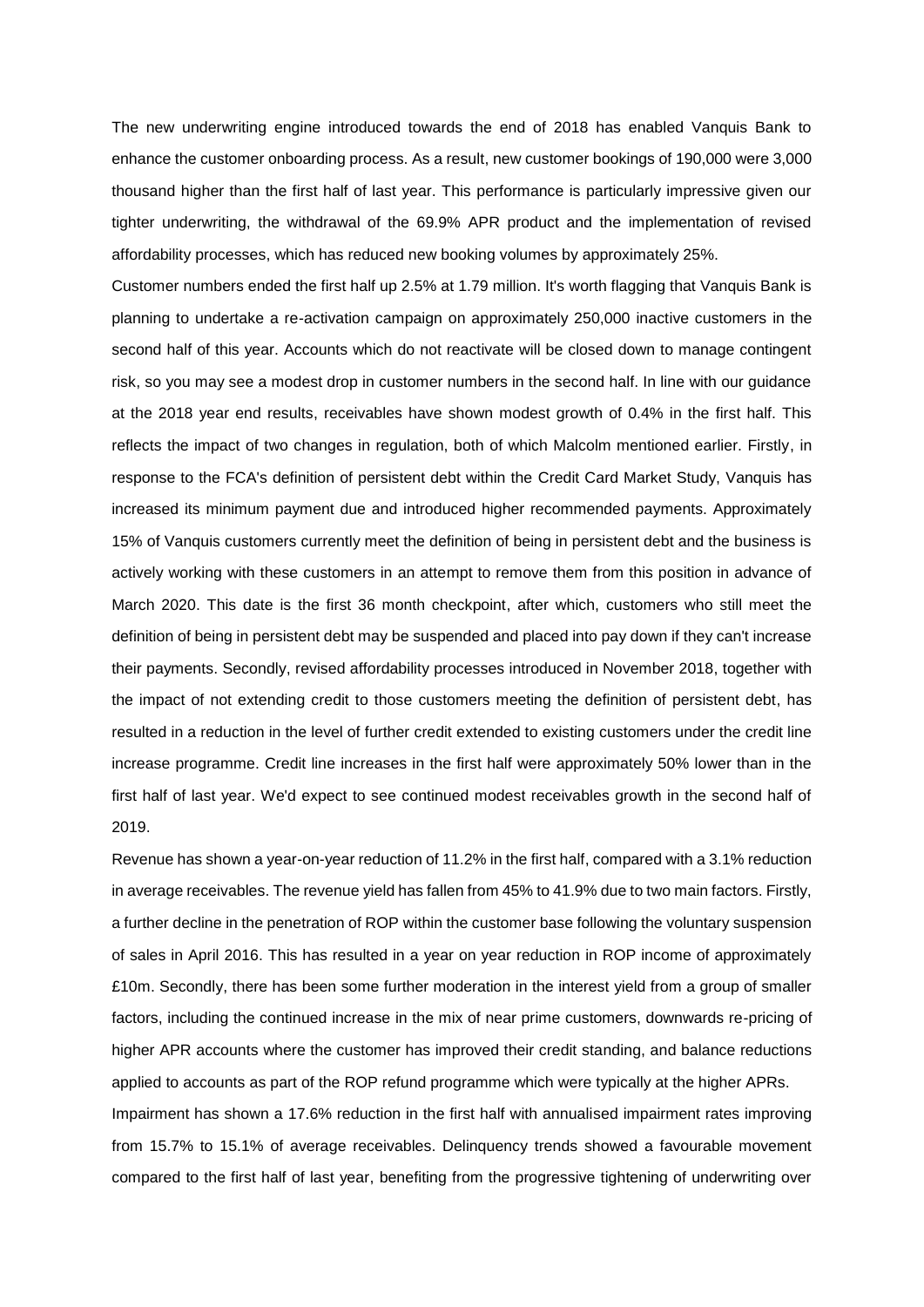the last two years. In addition, the rate of increase in payment arrangements experienced in the second half of 2018, due to the enhanced forbearance and increase in minimum due payments has moderated through the first half of 2019. Vanquis Bank's annualised risk-adjusted margin has reduced from 29.3% to 26.8%. The 2.5% reduction reflects the 3.1% reduction in the revenue yield, partly offset by the 0.6% reduction in the impairment rate, both of which I've just explained.

Costs have reduced by just over 2% in the first half. Despite stronger new account bookings, Vanquis has been able to access operational leverage reflecting tight cost control. Cost efficiency remains a key focus for Vanquis in light of the reduction in revenue yield.

Interest costs benefited from a reduction in Vanquis Bank's blended funding rate, which after taking account of the cost of holding a liquid assets buffer, reduced from 3.5% in the first half of 2018 to 3.0% in this half year. As you're aware, Vanquis fully repaid its intercompany loan to PFG in November 2018 and, importantly, is now fully funded with retail deposits.

Vanquis Bank's annualised return on assets has reduced from 11.2% to 10.4%, which reflects the moderation in the risk-adjusted margin, partly offset by the cost benefits that I've just talked you through. Now moving onto Moneybarn. Moneybarn has delivered a strong 46% increase in adjusted profit before tax to £15.5 million in the first half. Customer numbers of 70,000 at the end of June show year-on-year growth of 23%. Notwithstanding the tighter underwriting standards implemented over the last two years, new business volumes during the first half have been at record levels and showed year-on year growth of 34%. Against a tougher comparative, we'd expect a lower level of year-on-year growth in the second half of the year.

The growth in customers corresponded to average receivables growth of 21% and revenue growth of 26%. The revenue yield has increased from 34.5% to 35.6%, reflecting a lower mix of near prime business mainly due to increased competition in that segment of the market.

Following the progressive tightening of underwriting through 2017 and 2018, default rates and arrears levels have now been stable for 12 months, compared with the modestly deteriorating profile prior to that. As a result, the annualised impairment rate has reduced from 14.1% to 12.3%. The annualised risk-adjusted margin has therefore strengthened, by nearly 300 basis points to 23.3%, due to the combined improvement in the revenue yield and the impairment rate.

Cost growth was 26% compared with average receivables growth of 21%. Headcount increases in the first half of 2019 have been relatively modest, so this increase is mainly due to the flow through of the investment made last year in the executive team and the customer service and collections teams.

Interest costs have shown growth of 40%. As I mentioned at the year end results, this reflects the increased cost of funding for the non-bank segment of the group now that Vanquis is fully funded through retail deposits.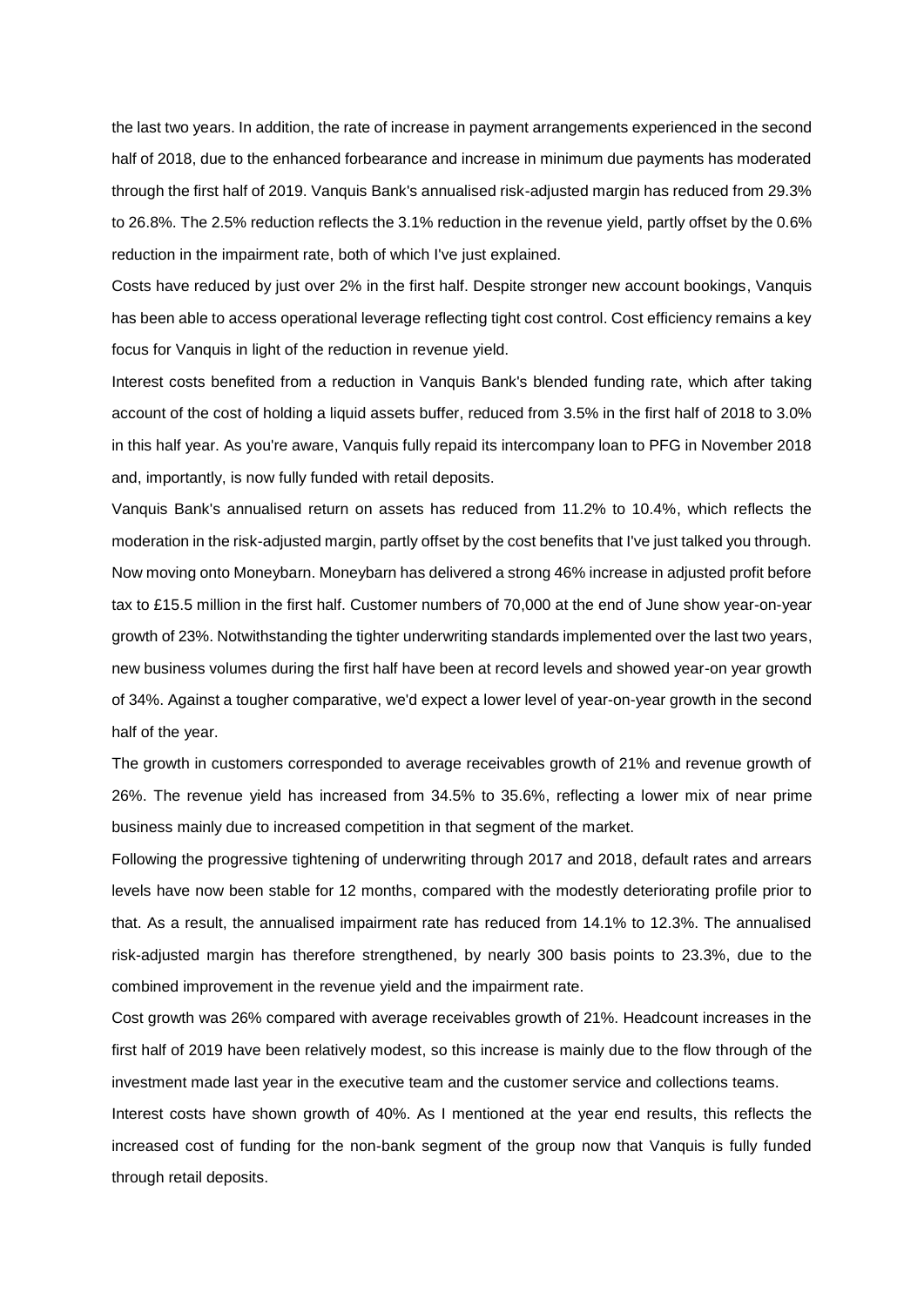Overall, Moneybarn has delivered an annualised return on assets of 11.5%, up from 9.5% last year, as a result of the strengthening of the annualised risk-adjusted margin.

So turning to CCD. CCD has reported an adjusted lost before tax of £15.1 million in the first half, some 35% lower than the £23.2 million of losses in the first half of last year, as the business continues its turnaround. CCD customer numbers ended the first half at 531,000, 31% lower than June 2018. It is worth remembering, however, that customer numbers last year included approximately 200,000 home credit customers who ceased paying in the second half of 2017 following the change in the operating model and who have now been removed from the customer numbers. Home credit customer numbers ended the first half at 403,000, reducing from 440,000 at December 2018 and a restated 482,000 at June 18. Despite year-on-year UK home credit new customer growth of 15%, the number of new customers recruited was not at a level to stabilise the customer base during the seasonally quieter first half. However, we'd expect new customer recruitment to continue its upwards trajectory during the busier second half of the year.

Satsuma customer numbers have shown strong year-on-year growth of 30% to 128,000, despite further refinements to underwriting, and Satsuma has delivered a breakeven result in the first half of the year.

Home credit receivables have reduced by 23% to £203m which is a higher rate of reduction than the 16% reduction in customer numbers. Average issue values were approximately 14% lower in the first half of 2019 following the introduction of the new Home Credit guidance Malcolm mentioned earlier. This has been caused by a modest shift in the mix of customers choosing concurrent loans, which are typically of a lower amount and duration, rather than refinancing their existing loan, which is typically of a larger value and a longer duration. Satsuma's receivables showed a 37% year-on-year growth to £43 million. This reflects a combination of the 30% increase in customer numbers, together with the continued development of further lending to good-quality customers.

The annualised revenue yield of 117% is little changed with no real change to product pricing in either home credit or Satsuma. Impairment however has fallen by nearly 27% in the first half. The annualised impairment rate of 38% is significantly lower than the rate of 78.6% last year. This reflects the improvement in collections performance, despite the higher new customer volumes, and is a result of improved field efficiency and the focus on collections. The collections performance of credit originated since the fourth quarter of 2017 remains broadly in line with the levels achieved prior to the change of operational model in July 2017. Credit issued prior to July 2017 continues to perform much worse than historic levels. Importantly, however, these balances now represent less than £11 million of receivables.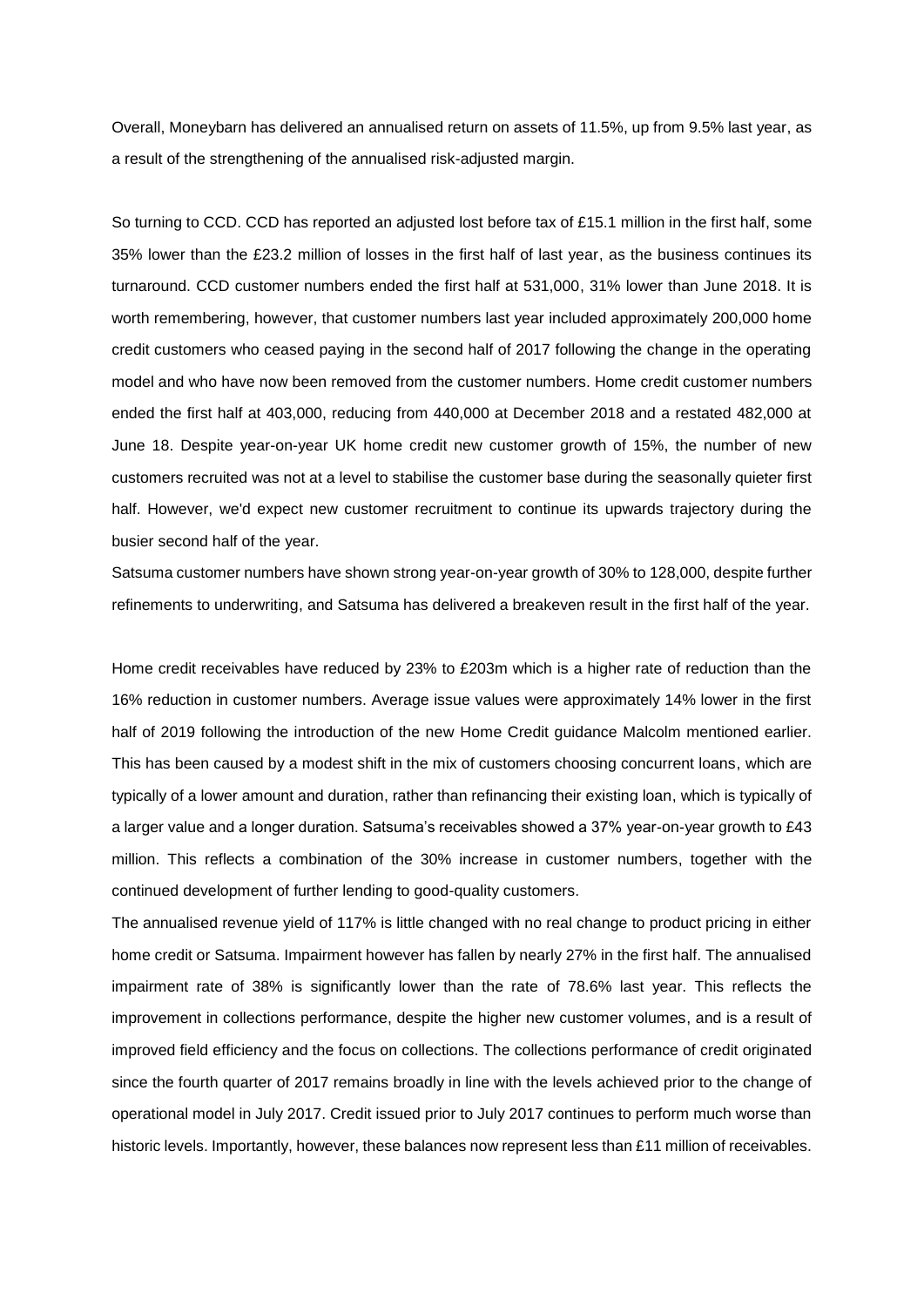CCD's annualised risk-adjusted margin has shown a substantial improvement from 42.1% to 79.3%, due to the significant improvement and impairment which I've just explained. This level of margin is now only marginally below the levels of just over 80% historically enjoyed.

As previously reported, CCD undertook a voluntary redundancy programme in central support functions which was completed in March 2019 and has reduced central headcount by over 200. Together with actions already taken and the ongoing tight control of costs, this has resulted in an 11% reduction in the cost base. There has now been a reduction in roles within CCD of 1,000 over the last 18 months and cost efficiency remains a key priority for the business going forward.

Interest costs have fallen by 36%, a greater reduction than the fall in average receivables. CCD's funding rate has been reduced to reflect a more balanced allocation of funding costs between CCD and Moneybarn now that Vanquis Bank is fully funded with retail deposits.

Before I conclude on CCD, it's worth taking stock of the turnaround and our expectations for the future. The chart on the left clearly highlights the huge loss incurred in the second half of 2017 and the reduction in losses in each half year since. As I've already discussed, CCD's results in the first half of 2019 have been impacted by the new home credit guidance in the high cost credit review. This has reduced average issues values and resulted in our receivables book being lower than originally envisaged. As Malcolm discussed earlier, the business has implemented a number of actions to return the business to profitability. These include the ongoing cost reduction programme which has already delivered a reduction in headcount of 1,000 over the last 18 months. The agreement with the FCA to introduce enhanced performance management and variable pay. This has now been successfully tested and will be rolled out in the second half of the year. And finally the recent trial of Provident Direct which will be tested further in the second half of the year. As a result of these actions, we'd expect the second half of 2019 to show a further reduction in losses from the first half. If you've followed the group for some time, you'll be aware that the first half is always seasonably quieter than the second half, so you should therefore also expect a small loss in the first half of 2020. However we then expect the momentum from our actions to deliver a profit in the second half of 2020. Overall, we therefore expect 2020 to be breakeven for the year as a whole.

Now turning to capital. The group's regulatory capital requirement, to maintain a fully loaded CET1 ration of 25.5%, is the main determinant of the group's capital structure. The group's regulatory capital at June was £638 million which represents a CET1 ratio of 28.2% and provides regulatory capital headroom of around £60 million. This is consistent with the Board's current risk appetite of maintaining headroom in excess of £50 million. The reduction in headroom from £100 million at the end of 2018 reflects the impact of three factors which have more than offset the retention of profits. Firstly, the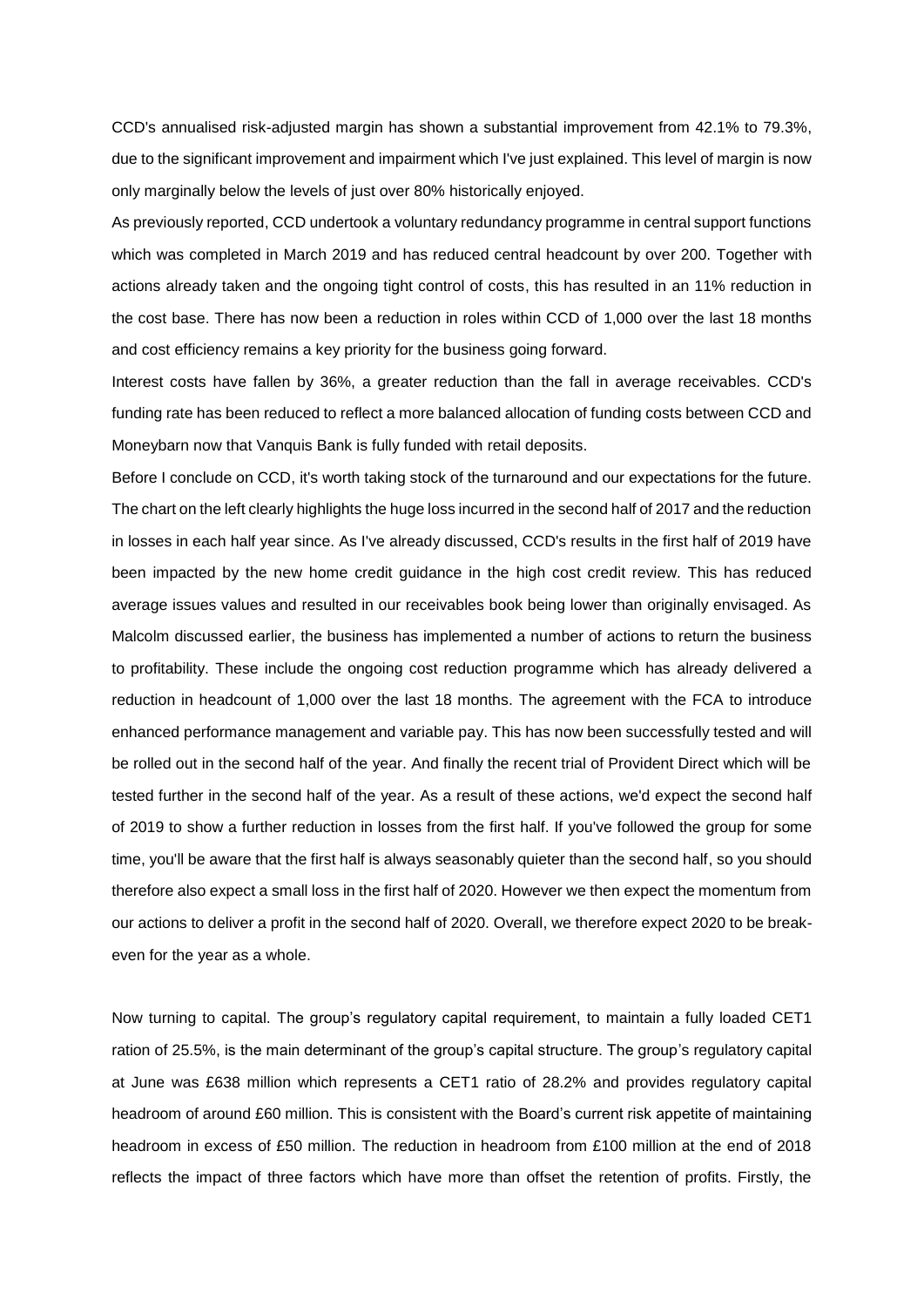anticipated second year transitional impact of IFRS9 was £18 million. You might remember that in quantifying regulatory capital, the impact of IFRS9 is being recognised over a five-year period which started in 2018. The adjustment you see on the table on the left of £156 million is an add back to the group's net assets in order to recognise both the 5% impact of IFRS9 taken in 2018, which was £9 million, and the 10% impact amounting to £18 million taken in 2019. The second influence on the reduction in headroom is the impact from the implementation of IFRS16 leases from the first of January 2019. This has reduced regulatory capital headroom by £26 million, despite no increase in the risk profile of the group. And finally, exceptional costs of some £34 million have been incurred in the first half of the year, £24 million of which were not budgeted. The group's regulatory capital review with the PRA is scheduled for the first quarter of 2020. We're actively exploring a number of options to improve capital efficiency. These include potential reductions in capital requirements for pensions, IFRS9 and IFRS16. We will also continue to monitor our risk appetite in respect of the appropriate level of regulatory capital headroom in light of the group's ongoing recovery.

Now moving onto funding and liquidity. Retail deposits of nearly £1.5 billion fully fund Vanquis Bank. The inflow of deposits has been deliberately moderated in the first half, given the modest level of Vanquis Bank receivables growth. We successfully refinanced the revolving syndicated bank facility on the 24th July 2019 with four leading UK banks. The facility has reduced from £450 million to £235 million, mainly due to a reduced requirement as Vanquis Bank is now fully funded with retail deposits and the home credit business is significantly smaller than when the previous facility was established. The group's other sources of funds comprise senior and retail bonds and private placements. In early 2019, we repaid £15 million of the M&G term loan, which is the only movement in these sources of funds since the 2018 year end. At the end of June, after adjusting for the new revolving bank facility, the group had headroom on committed facilities of £104 million. Together with the ongoing retail deposits programme, this provides sufficient capacity to fund forecast growth and contractual maturities until September 2020. The group is actively exploring a number of additional funding options. The**s**e include discussing with the PRA the potential to fund the group's other businesses with retail deposits, funding Moneybarn through securitisation and issuing further bonds, private placements or a tier 2 instrument. With that I'll now hand you back to Malcolm.

#### **Malcolm Le May, Group CEO**

Thank you Simon. Just a few comments on our vision and the outlook for the future. I think, in May, at our quarter one trading statement we set out what we call our vision for the future for Provident Financial, and the aim behind this really was to deliver good customer outcomes combined with sustainable attractive returns for shareholders. To achieve this, we said we would firstly deliver a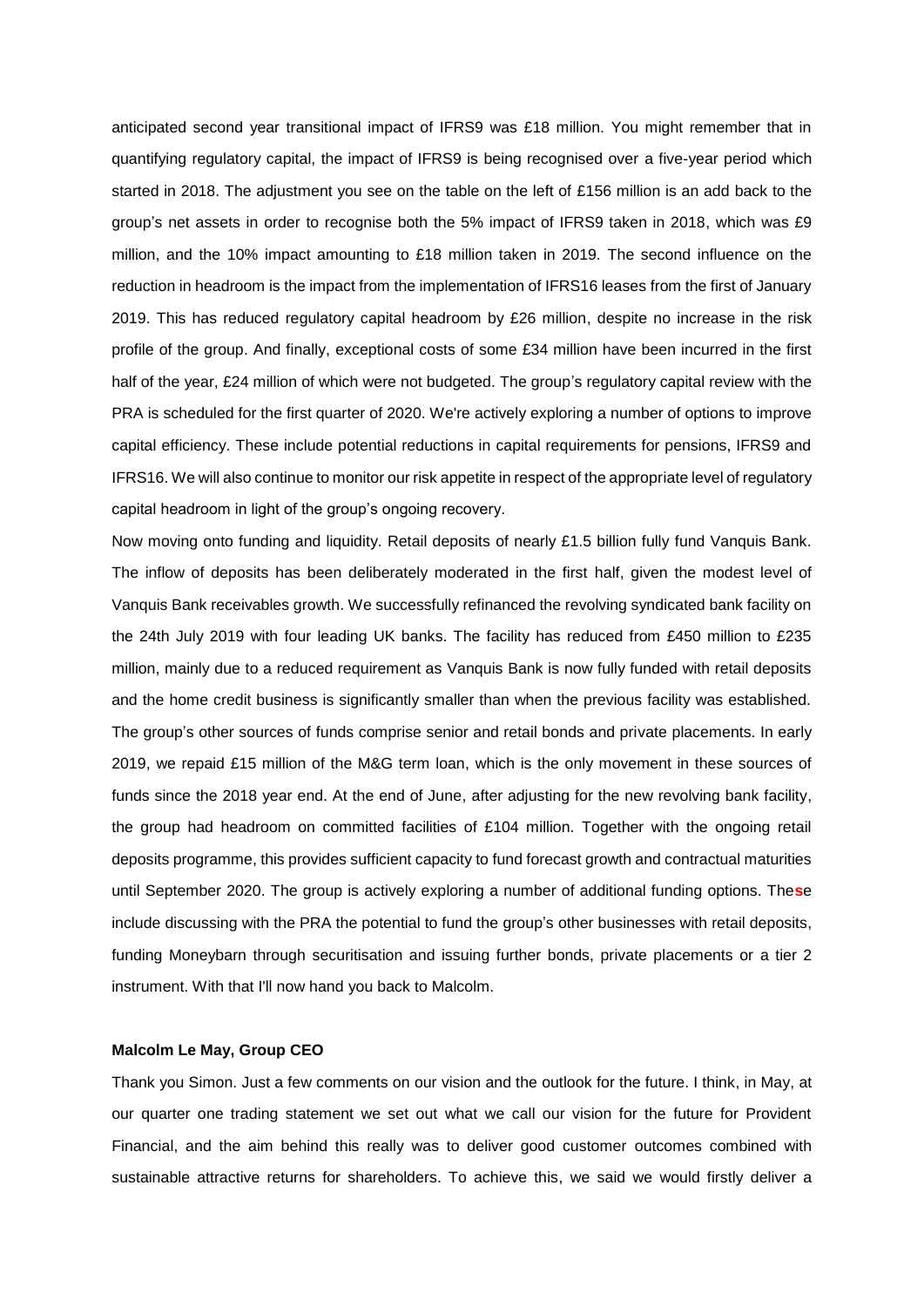broader product range, secondly, we would enhance our distribution capabilities, thirdly establish single view of the customer which I think is going to become increasingly important in our marketplace, and fourthly, grow responsibility, and importantly deliver sustainable shareholder returns. Now there's a lot of detail in today's announcement, updating the market on the progress we've made so far, so I won't go through each of the strategic initiatives individually, but suffice to say I think we've made very good progress since May which we will aim to build on through the rest of this year. We are bringing together the Satsuma and Vanquis loan capabilities in order to provide a joined up online loans offering for the group. The Vanquis Bank app now has well over a million active users, and it's now being expanded with Moneybarn products already being placed on it and other group products to follow. In home credit, as Simon and I both highlighted earlier, the trial of Provident Direct has now started, we believe this will be very attractive to both new and existing customers, and indeed, the enhanced performance management framework for home credit has been successfully trialled and is now being rolled out nationally. This is a key initiative for returning CCD to profitability in the second half of 2020. As flagged earlier, the group has continued to focus on driving down costs, and has achieved, as I said annualised savings of £90 million per year since I became CEO in 2018, and we're committed to carry on reducing this and the cost income ratio will reduce from 43% to 38% over the next three years. At the same time, we will obviously be accommodating investment for growth in that number. As Simon has just outlined on funding, we have successfully renewed the revolving credit facility, and have begun the process of assessing the use of retail deposits to fund Moneybarn, and started the preparations to engage with the PRA on the regulatory review of the Group's capital requirements which will take place in Spring 2020. Provident Financial reinstated its interim dividend at 9p per share, I think this is an important step for the Group and our shareholders, who we recognise have been very patient since 2016. The Group has evolved significantly since that time, and the regulatory environment now is very different, and the business models have changed to reflect that. Vanquis Bank is the biggest and the most important part of the group and will be the principle engine of growth going forward. To that end, it is important that our financial and shareholder return matrix reflects what the group has become, which in reality is a bank, and therefore over the medium term we'll aim to deliver a return on assets of 10% for the group as a whole, and deliver a return on, a targeted return on equity of between 20% and 25%. We'll target sustainable receivables growth throughout the cycle of between 5 and 10% per annum, and as I've said, a target cost income ratio of approximately 38% while maintaining a dividend cover of 1.4 times in due course. These metrics are aligned with what we set out at the time of the rights issue and we're making very good progress, I think, towards achieving them as indeed today's numbers show. 2018 was about recovery and stability. I think 2019 is about delivering momentum and the group's turnaround. Here we are making good progress, delivering on the group's long-term strategic goals despite the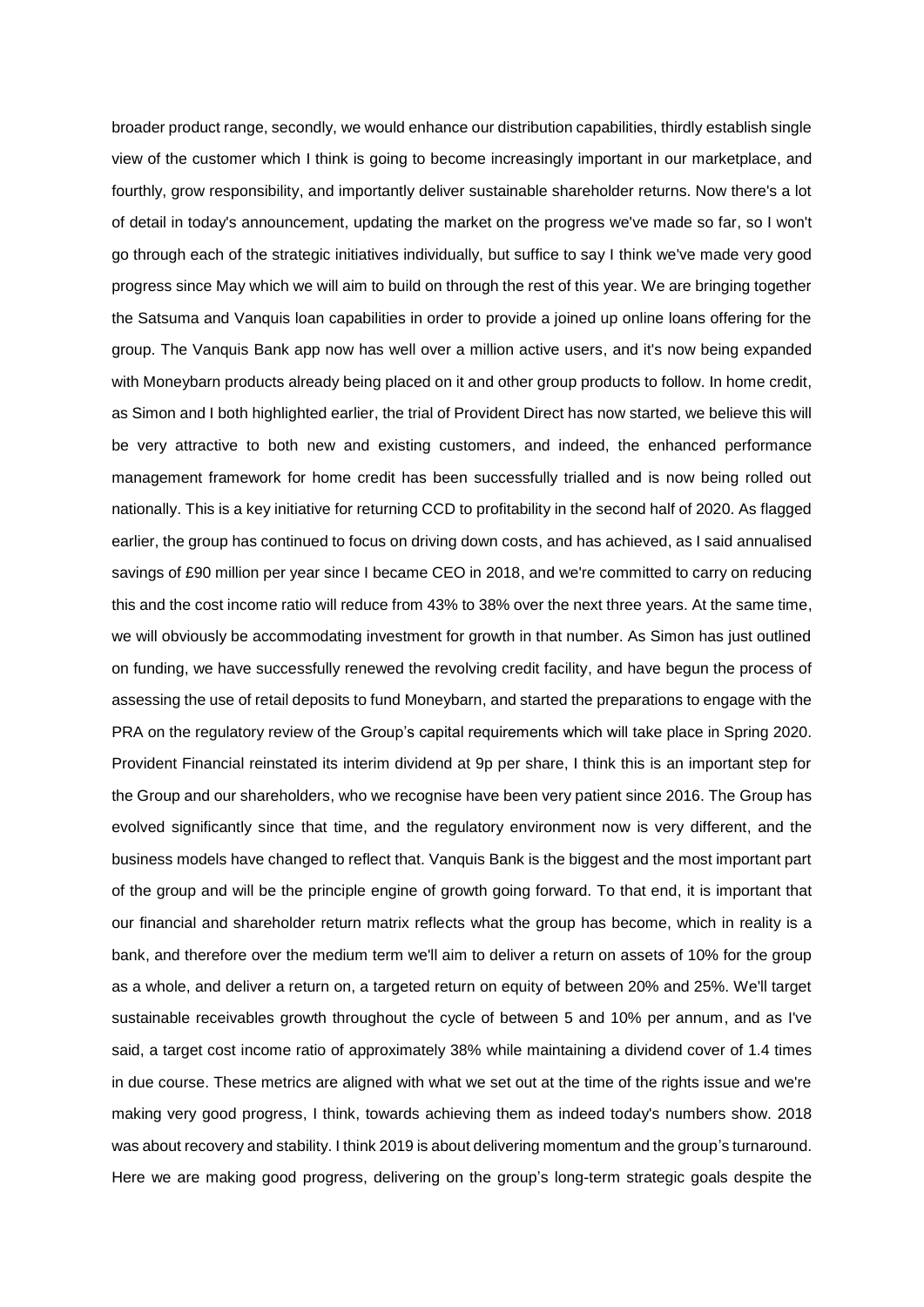distraction of the hostile bid. That said, we appreciate that the short-term imperative of returning CCD to profitability as soon as possible, and we're on track, as I've said, to achieving profitability in the second half of 2020. As Simon has shown in the graph, he showed you earlier, and I think when this is accomplished it will have a material impact on the perception of the group's valuation. I think it would also be amiss of me not to flag that we've achieved all this against a background of heightened political and economic uncertainty. More importantly though this fog of uncertainty does not appear to be clearing and as such we've been very cautious in our underwriting to ensure that we're best placed as we can be for whatever comes in the future. The Board has also confirmed that the group is trading in line with its internal plans today, and indeed on the 7th of November, we're going to have a team leadership and have a capital markets day, which obviously you'll all be invited to in due course.

Thank you for listening. Before we move to Q&A, I'll just sum up by saying a lot done, good progress I think is being made across the group, but also a lot more wood still to chop, and I believe in doing that, we're going to make Provident Financial the company that its shareholders, its customers, the regulators and colleagues know it really can be. And again, just before going to Q&A, you may have seen in the RNS today, that we've announced that Simon is going to be retiring at next year's results and nine months hence. It's very sad for us but we wish him very well. He and I will work over the next nine months to ensure there is an orderly handover to his successor. I think, with that, I'll open the floor to questions.

#### **Shailesh Raikundlia, Panmure Gordon**

Morning, it's Shailesh from Panmure Gordon. Just two questions, but the first one on Vanquis Bank. I mean there is a lot of moving parts to Vanquis Bank at this moment in time, obviously revenue as well as impairments. You went through a lot of detail in there, but I was just wondering whether, sort of briefly, you could talk about for the second half of this year where the revenue yield is going, sort of receivables growth as well which is pretty flat at this moment in time, and the impairment rate, obviously it has come down quite a bit, but is that expected to continue as well? And secondly just on the CCD business, briefly on the lending that you did prior to 2017 you do talk about the fact that impairments have remained high. I was just wondering whether you have now provisioned for all that or are expecting some further increases coming through at some stage this year? Thanks.

## **Malcolm, Group CEO**

Well on the last part of the question first, and I'll let Simon answer the first part about Vanquis. CCD is fully provisioned, it's now a very small part of the book. I mean, I think of the lending prior to 2017 there's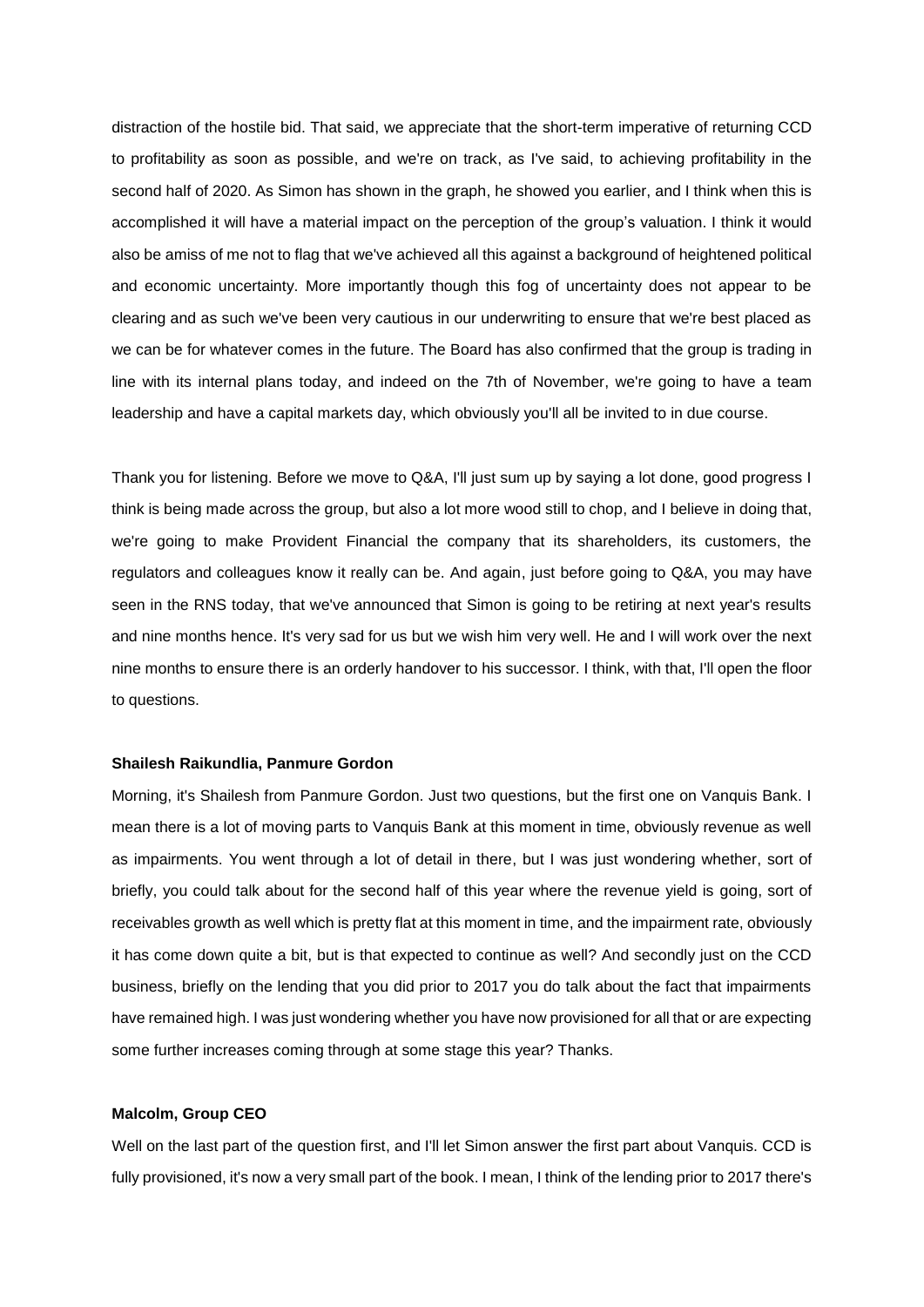only £11 million left on the book which is less than 5% of the book now. Do you want to talk about Vanquis?

#### **Simon Thomas, Group CFO**

Yes, in terms of the receivables growth that we expect to see going forward, I think we'd expect it to be relatively flat for the remainder of this year and into next year, and obviously that's part of the regulatory changes that have been taking place. So it will be generally muted, I would say, for the next 18 months. After that though, I think we would then expect to see it start to pick up again, and you remember that we were talking about the longer term of sort of 5% to 10% revenue growth, receivables growth going forward. On impairment rates, clearly we have, you know, benefited in this half compared to the second half of last year. If anything, actually I'd expect the impairment rate to be slightly better in the second half of this year because you effectively lose the last second half year, which if you remember we had those payment arrangements spike up in that period of time. So if anything those two will go down. In terms of the overall risk adjusted margin though, I think you can see obviously we have got a situation whereby obviously the revenues are muted, impairments have improved, but I think we'd expect to see the returns there to be more around the mid-twenties as an ongoing expectation, but we may get there through a different methodology. Clearly cost control is another area that we're looking at, and there are certain things that we need to do from a cost perspective, but we believe the returns are still going to be sustainable there going in the future.

# **Gary Greenwood, Shore Capital**

It's Gary Greenwood from Shore Capital. I was just interested in the financing plans that you'd got with regards to expanding use of deposits, and I was wondering whether you saw any tax implications from that? I think at the moment the bank levy only applies to the Vanquis Bank, so if you started to fund other parts of the business, whether those would then be captured by a levy as well?

## **Simon Thomas, Group CFO**

Yeah, I think Gary that, it's early days on this. We have opened up the initial discussions with the PRA, and it is very much initial discussions, but logically it's something we must explore because we have a substantial advantage by the fact that, you know, obviously Vanquis Bank can raise funding at a substantially lower rate. I'm not saying it's going to happen, but we've opened up those negotiations. You're right, you need to take account of the tax implications associated with that, but actually with the benefit in terms of the actual yield changes it may well still be worth looking at. The other thing I'd say though is, of course I did mention as well, from a Moneybarn perspective we might be looking there to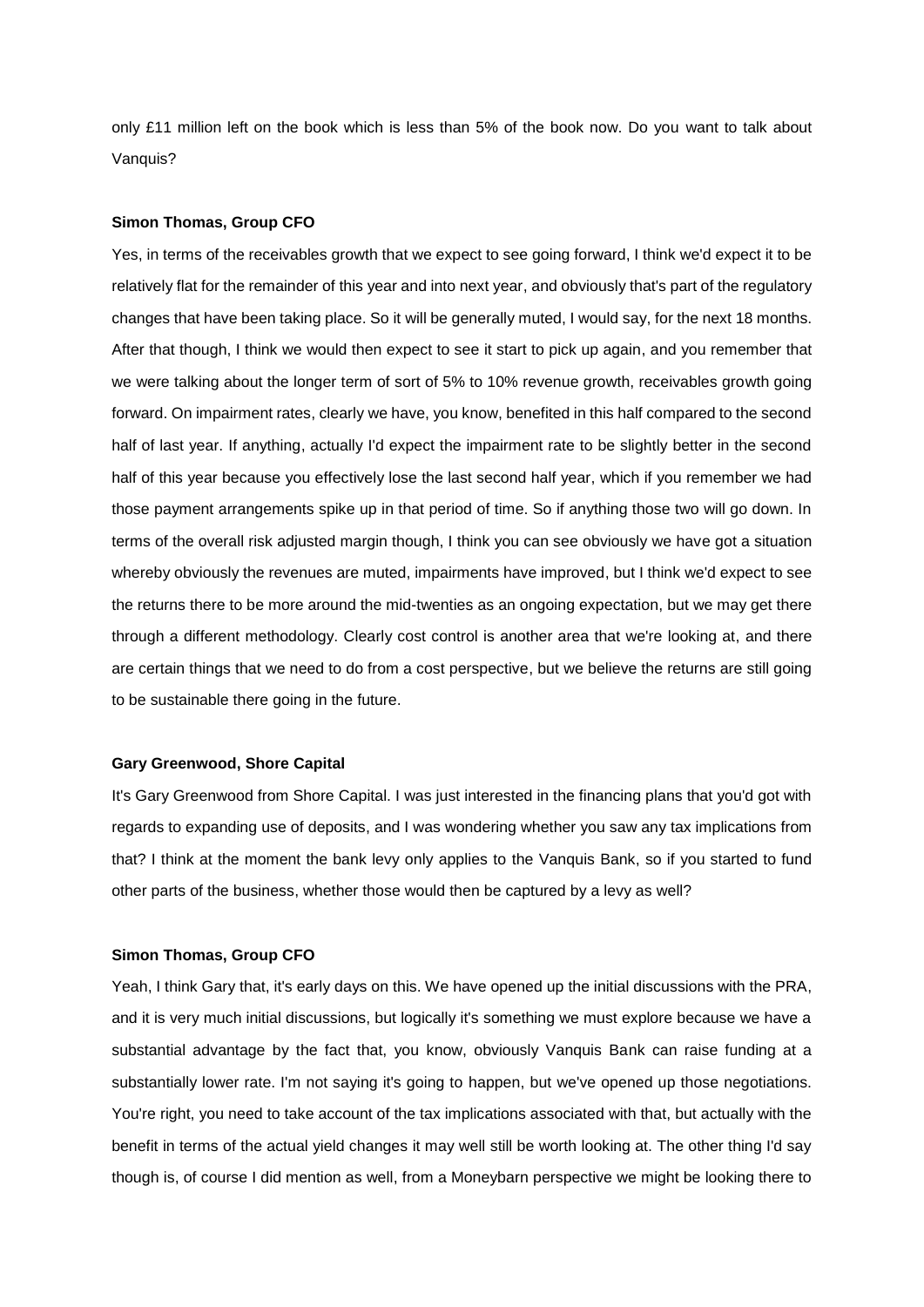some form of securitisation, and again that's something that, you know, over the next sort of 12, 18 months we'll be looking at further. I hope we'll be able to give you a bit more detail on that in the Capital Markets day in November.

## **John Cronin, Goodbody**

Hi there, it's John Cronin from Goodbody. Thanks for taking my questions. My first one is on, look a lot has been said about your travails in recent years, not only with respect to ROP products, but also in Moneybarn, and also with respect to the measures that have been initiated to improve the CCD business. How likely do you think it is that the regulator will look at some of those, I suppose for want of a better description, best practice measures you've brought in, and try to apply them across the wider industry in home credit? Then my second question is looking again at your CET1 capital ratio requirement, stripping out the CCB and CCYB, it's pretty elevated at 21.5%, what do you think there is scope for that to come down on a 12 month view, particularly following your discussions with the regulator through the next ICAAP, and how does that make you think about wider strategic optionality from a group perspective, noting previously your comments around some of the difficulties there would be in, to merging Moneybarn, for example? So anything you could say around how you might think in response to that would be helpful. And then look, finally one further on, Vanquis Bank, sorry on CCD, in terms of getting back to that profitability in the second half of next year, what kind of level of average receivables growth do we need to be pencilling in from here to get to that, to get to that, number? Thank you.

## **Malcolm Le May, Group CEO**

We'll try and run though those and if we miss any of them between us you can surely raise them again. On the first one, on a level playing field, I think clearly, it's something that attention was drawn to during the course of the bid. We believe we were the most recently regulated, in terms of being authorised, by the FCA and we believe they've authorised us to the standard that they see should be adopted across the industry. We're the biggest, and I think the philosophy must be that people should rise to our standard. I can't dictate what the FCA may or may not say to others, but I think the line of travel will be more in terms of people coming to our standards than us being allowed to move away from that. I think that was made quite clear during the course of the bid. Certainly, speaking to some people in government, they recognise the need across the industry to have a level playing field if we're going to adopt a common standard to servicing the under-served, otherwise it just, it breeds people doing bad practice basically. So I think that will definitely be the line of travel.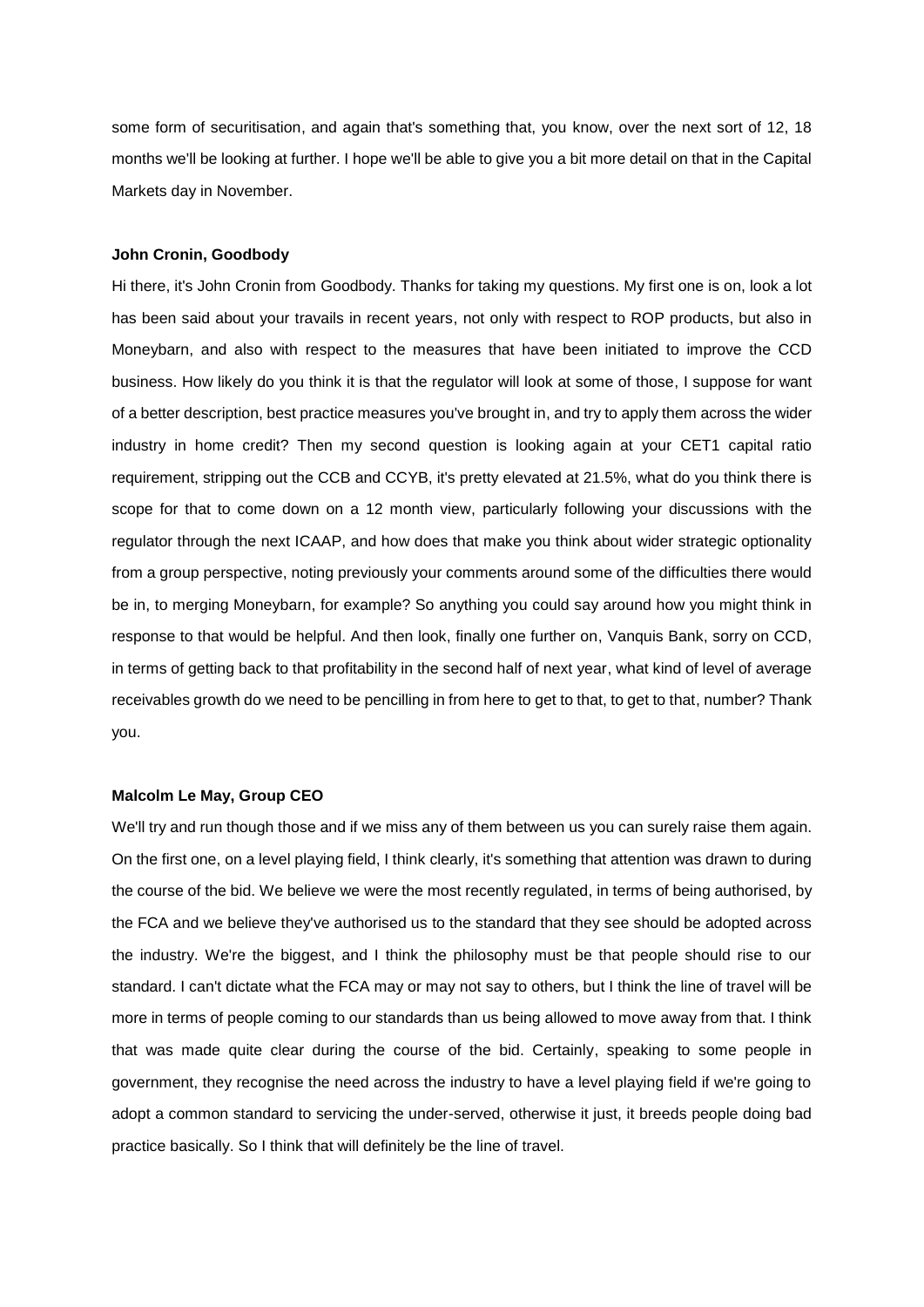#### **Simon Thomas, Group CFO**

John, on the CET1 ratio, I mean let's face it, I think we recognise that 25.5% is a high TCR, it really is and I think that, you know, clearly part of that was reflective of the events of 2017, so from an operational risk and a conduct risk perspective, you know, things were pushed up in part of that process but, you know, from our perspective we have discussions that are coming up as part of our normal regular engagement with the PRA though the C-SREP, and that's going to happen in the first quarter of 2020 and I think there are a number of areas that we want to look at, and I think we did talk about one or two of these last time. So the IFRS16 one, you know, the fact there's been no change to the balance sheet, yet we get hit for that £26 million, you know, we're certainly going to be talking about that. IFRS9 as well. But also things like the pension fund, the pension fund has an effect of something, even though it's in surplus, it has an effect of a hit of about £20 odd million. That, bearing in mind was done in 2015, the pension fund since then has been de-risked from an investment perspective. So I would hope that a discussion could take place with the PRA to say, hang on a minute, isn't that a little bit heavy? However, quite rightly, the PRA are cautious people and getting capital back from the PRA is always a difficult thing to do, but we are going to engage with them and obviously that will be in the first quarter of next year.

#### **Malcolm Le May, Group CEO**

I think, just to add to that, when we had to do the rights issue, and it was the last time we submitted an ICAAP, the PRA requested a £100 million of add-ons for operational conduct risk. Now they're not about to say fine, you know, you've turned the corner, we'll take all of that away, but I think when they do recognise that they did put that add on, and actually at the time of submitting that ICAAP we were aware of the pension point that Simon has just mentioned and indeed we told the PRA, but I'm afraid it was just they didn't have enough time to go through it. So it's the first time they've addressed it so I would hope for some relief there. Yes, and I think also, as you know our capital is a bit like an accordion, you know, at the beginning of each year, as we know for the next few years we're going to have a squeeze from the IFRS9 coming off. IFRS16 was a one-off but then the profitability will move it back out. And I think the more that we go through this next Spring with the regulator they'll see that. But as Simon says, you know, they do tend to move quite slowly so I'm not expecting anything instantaneously.

## **Simon Thomas, Group CFO**

I mean, I'm not going to give you an exact figure, John. I won't do that as you can imagine, but I think one thing clearly, we're all focused on this point, we've got to get this company to a break-even position and, you know, we've said certainly in this division this year we've got probably two key strategic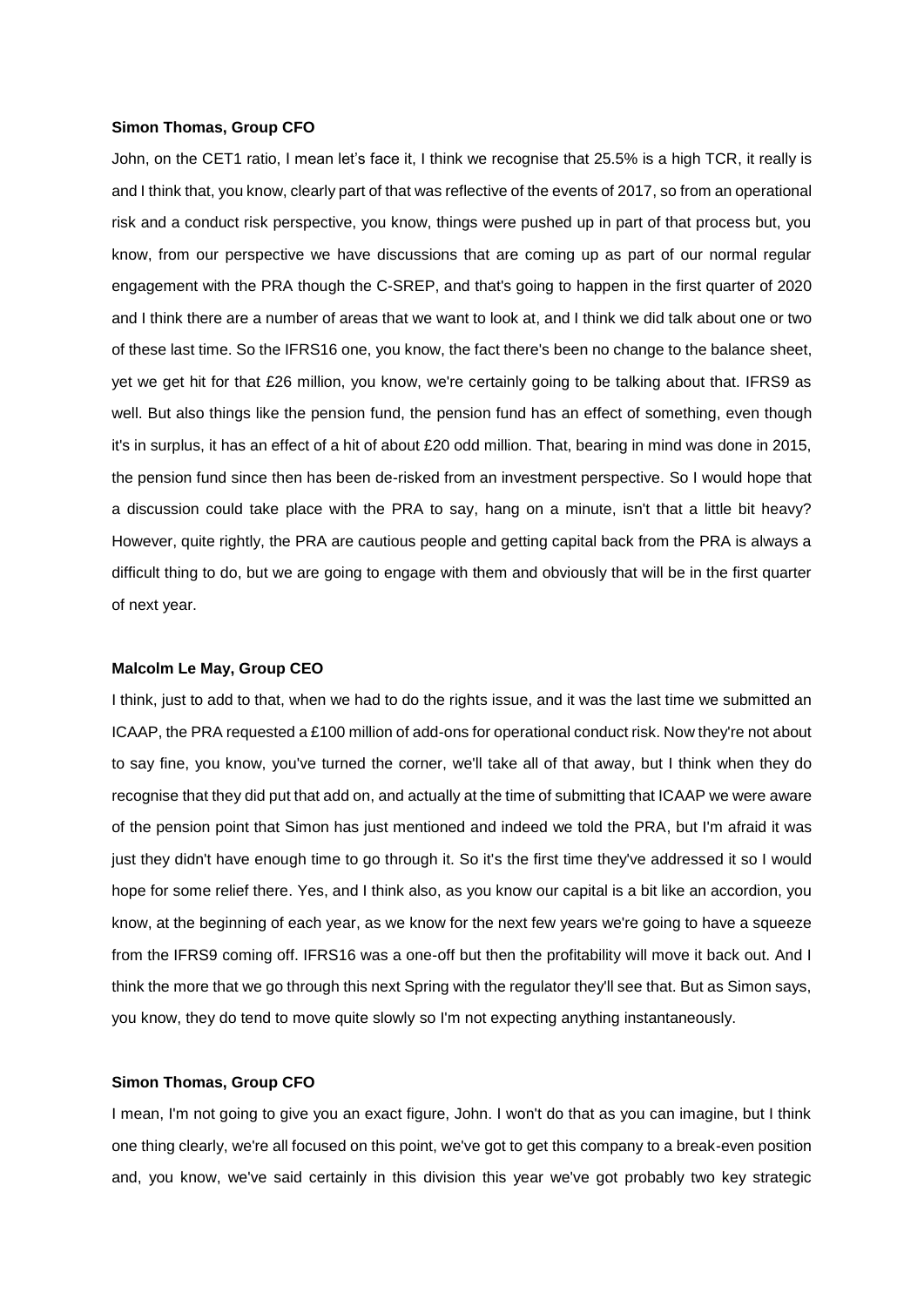themes. The first one is growing the receivables, you know, and stopping that reduction that we've seen coming through and levelling it out, and the removal of costs. The removal of costs you've already seen, we've talked about the 1000 redundancies that have been put through, and I think, it's fair to say, Chris and the team have made real strides in terms of addressing the cost base. That will continue in the next 12 to 18 months through different mechanisms. The other thing though, on the receivables side though, and the performance of the CEM side, is the fact that, you know, this new FCA, the enhanced performance management that we've got, certainly gives us a far far better tool to manage the business going forward. It's been trialled, it was trialled in an office to start off with, and then went to an area, and has now moved to a region. Now anecdotally that region has actually become outperforming since that was put in place. So we're going to be rolling that out in the remaining six months of this year, and that should then give us a better push in terms of overall performance generically, whether it be collections or whether it be potentially sales side.

## **Malcolm Le May, Group CEO**

I think the region we selected was the worst performing region originally and basically, they've now come to the top of the table.

#### **Simon, Group CFO**

And then the third thing I would say is Provident Direct. Now Provident Direct has only been going 20 odd days - Chris, I think it's something like that? It's one branch so far. Initial results, green shoots etc, but it's been a good take up by the CEMs. The CEMs seem to like it, they understand the difference it will make, and we've had the first payment run come back with a 100% compliance, in other words people have paid properly through that process. So it's only green shoots, but again, I think is positive from an anecdotal perspective and fundamentally, if you think about it, if you're in a position whereby you can go to a client and go through the normal introduction process for a loan but then you can get yourself into a situation whereby they pay through a CPA, it means that you are far more efficient from a CEM process in focusing on those clients that you need to focus on, and the ones that are paying regularly, you can frankly go and see once a month or whatever. But also it allows you to generate new business more effectively as well. So it makes the process far far more efficient from a CEM perspective. If it's, I mean I really do believe this is an important part of the future because I think from our perspective it makes the cost of collection fundamentally cheaper. I mean if you're, take our Inverness area for example, if you've got to go out as the CEM does there and drive miles and miles each week to get the physical cash collection, that's just not efficient. Actually us, I think, as a demographic of our home customers evolves more and more people have got a digital payment capability and they don't want to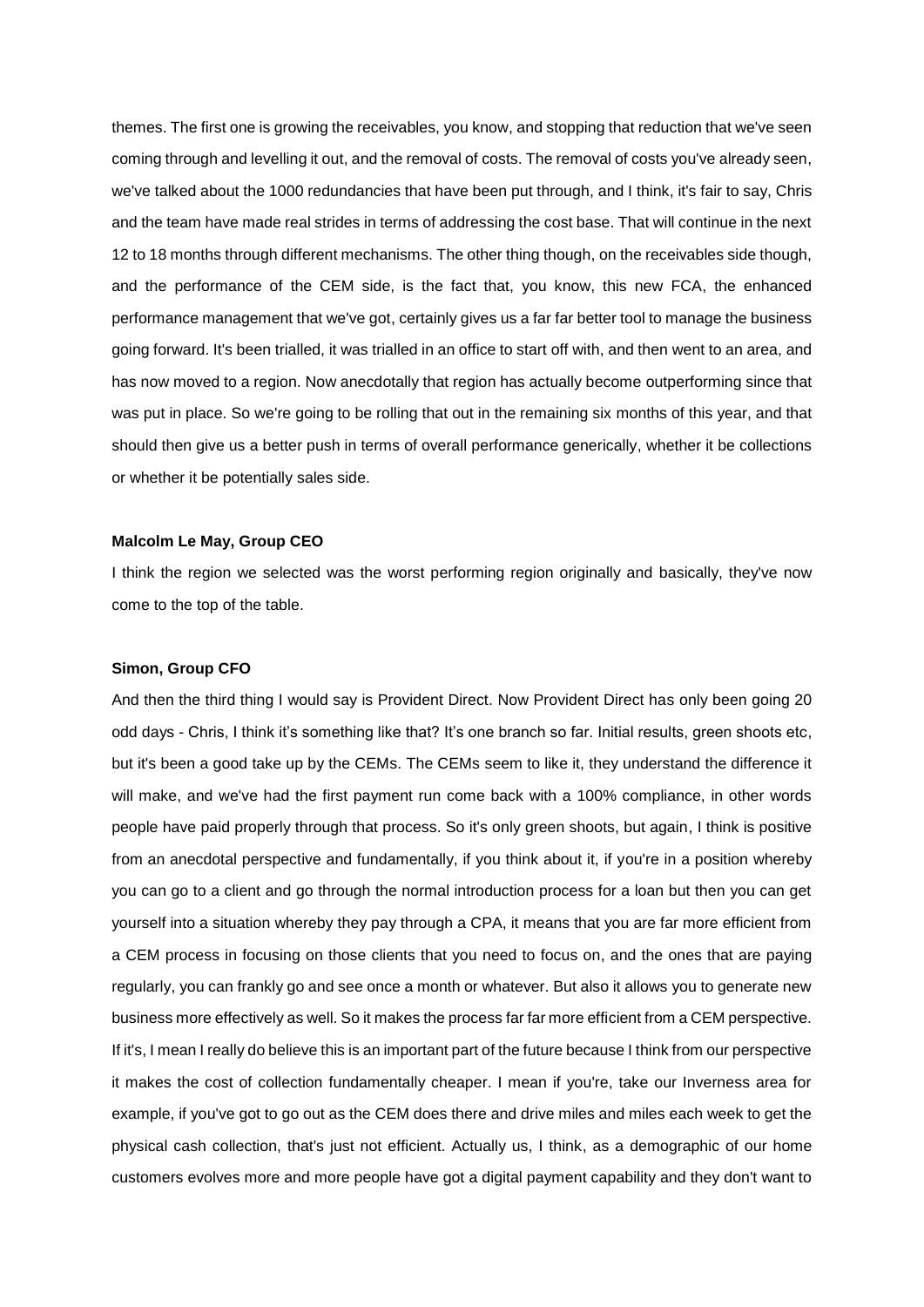have to necessarily wait in every week to pay the cash. And then on top of that there's obviously a benefit from a health and safety perspective as you're not handling that much cash. So I think it's a very important step forward.

## **Ian White, Autonomous**

Hi, Ian White from Autonomous. Two questions from my side please. First, on the FCA's persistent debt measures, you've previously given us a bit of help in terms of the proportion of the customer base that currently meets the FCA's definition of persistent debt. Where do you see that ending up by the time you get to the 36 month intervention stage please, and what are the implications if a customer is placed into pay down. Are we talking there about a restructuring of the debt into a term loan that would bear interest, or something slightly more generous like outright forbearance on interest expense for example? If you could give us some help with that please, that would be appreciated. And then, just secondly, on Vanquis, how are you thinking at the moment about both the timing of the reintroduction and the size of the contribution from ROP sales going forwards please? Thanks.

## **Malcolm Le May, Group CEO**

OK to the first point I think, and Neil or Simon do jump in if I get this wrong, roughly 15% of our customer base we anticipate if we have taken no action at all would be susceptible to persistent debt. By doing the increased minimum pay we've reduced that down to roughly 9%, and assuming I think it's 50% of the people we suggest do a recommended pay we can get that down to 6 or 7%, which wouldn't be far away from our normal sort of level of delinquency with that if you look across the whole customer base. In terms of the ROP2, and I'll let the others go into more detail in terms of the precise forbearance treatment of people in persistent debt, we are in discussions with the FCA. I think we've always said it's never going to be a complete replacement of the ROP that we had, it will be smaller. Those discussions are ongoing. I don't think they're going to be concluded anytime soon and so I don't think we're factoring into our thinking it's going to be contributing to the group profits going forward to a material amount in the future. Do you want to add a little bit about the forbearance terms on...

# **Neil Chandler, Managing Director of Vanquis**

Hi it's Neil Chandler. So we'll get down to something between 5% to 10% of the customer base by May next year, in terms of people still within PD, and we're trialling a whole series of contacts with customers right now. As an example, we've just done a trial to a few thousand customers to see how we can best help those people manage them. We are seeing customers respond to those messages to increase the level they're paying to get themselves out of PD. So I think there are positive, there's positive shoots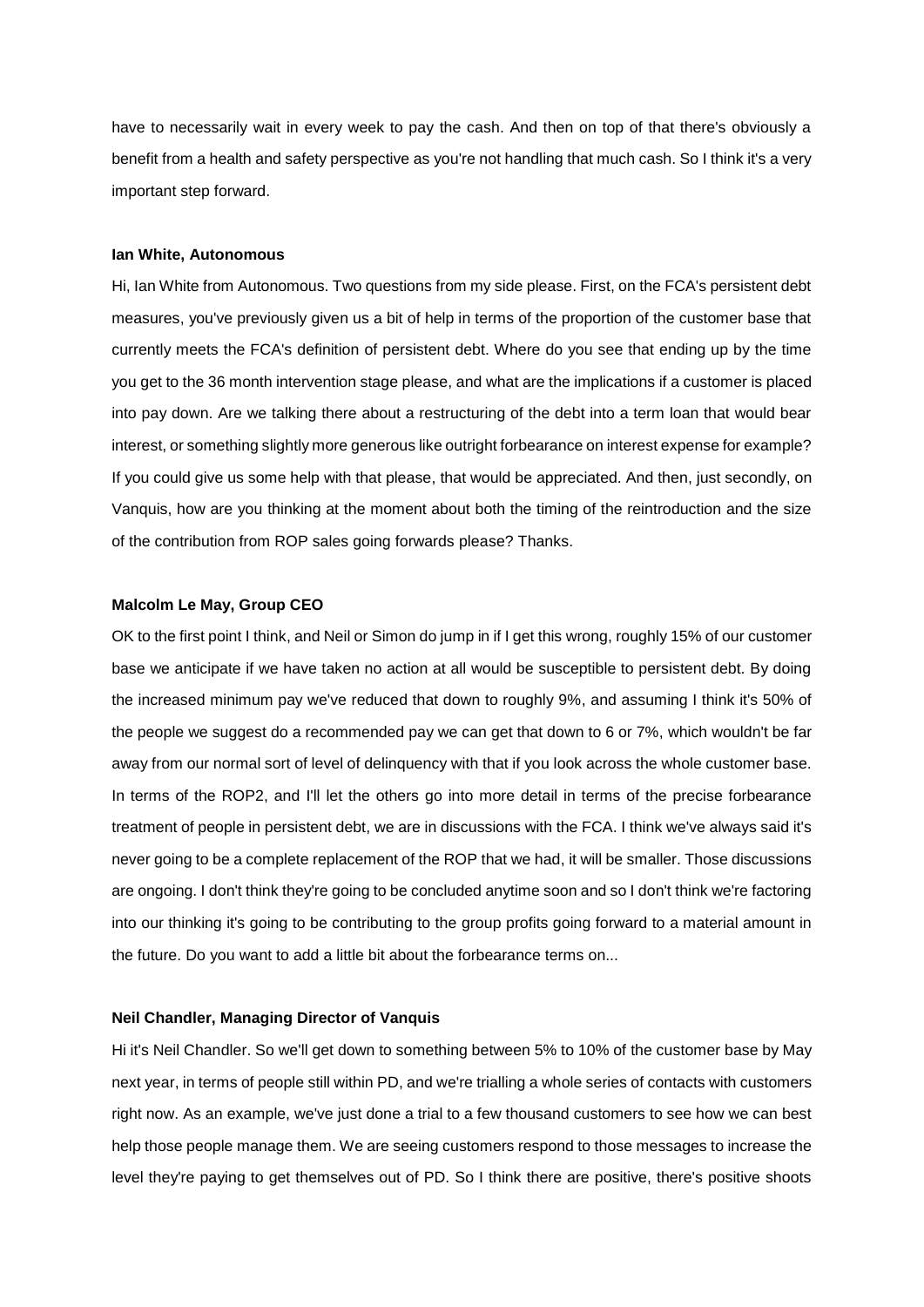there. I think from a forbearance perspective or a treatment perspective for the balances, if they are still in PD at PD36, in essence we're designing, you know, a number of options to work out what is the right answer for the customer. Undoubtedly there will be, you know, a significant reduction in yield on those balance as a consequence of that and that's dictated by the CCMS.

#### **Portia Patel, Cannacord Genuity**

Thank you, Portia Patel from Canaccord. I've got three please. One on Vanquis with regard to the reactivation programme you mentioned for H2, and in the case of no responses, those accounts would be shut down. What impact, if any would that have on the impairment rate? And turning to CCD, I was wondering firstly, with regard to the regulatory changes and the impact on the receivables book that's had, has that changed your outlook for what level of profitability CCD might reach on a medium-term basis? And secondly if you could explain what the incentives for CEMs are actually linked to that would be helpful. Thank you.

## **Malcolm Le May, Group CEO**

In terms of reactivation on the, I don't think we see a material change in impairment on the..

#### **Simon Thomas, Group CFO**

Clearly these are 250,000 customers who have actually got a zero balance at the moment. From managing the contingent risk on this, Portia, going through and actually talking to these people to say do you really need this card going forward? I think is obviously a good thing from managing the balance sheet. IFRS9, actually if we remove those people it, will be slightly beneficial because of course you're removing that potential risk that you've got on your balance sheet, but we would expect therefore the customer numbers to come off modestly after that process has been completed. What was the next one?

## **Malcolm Le May, Group CEO**

The CCD in terms of our outlook: Is the regulatory change going to materially change our perception on the profitability of the business? The answer is no. I mean what we are assuming for the profitability of the business in the future is what we factored into our plans and that reflects the regulatory changes we're making. The size of the business as we always said will be smaller than it was historically.